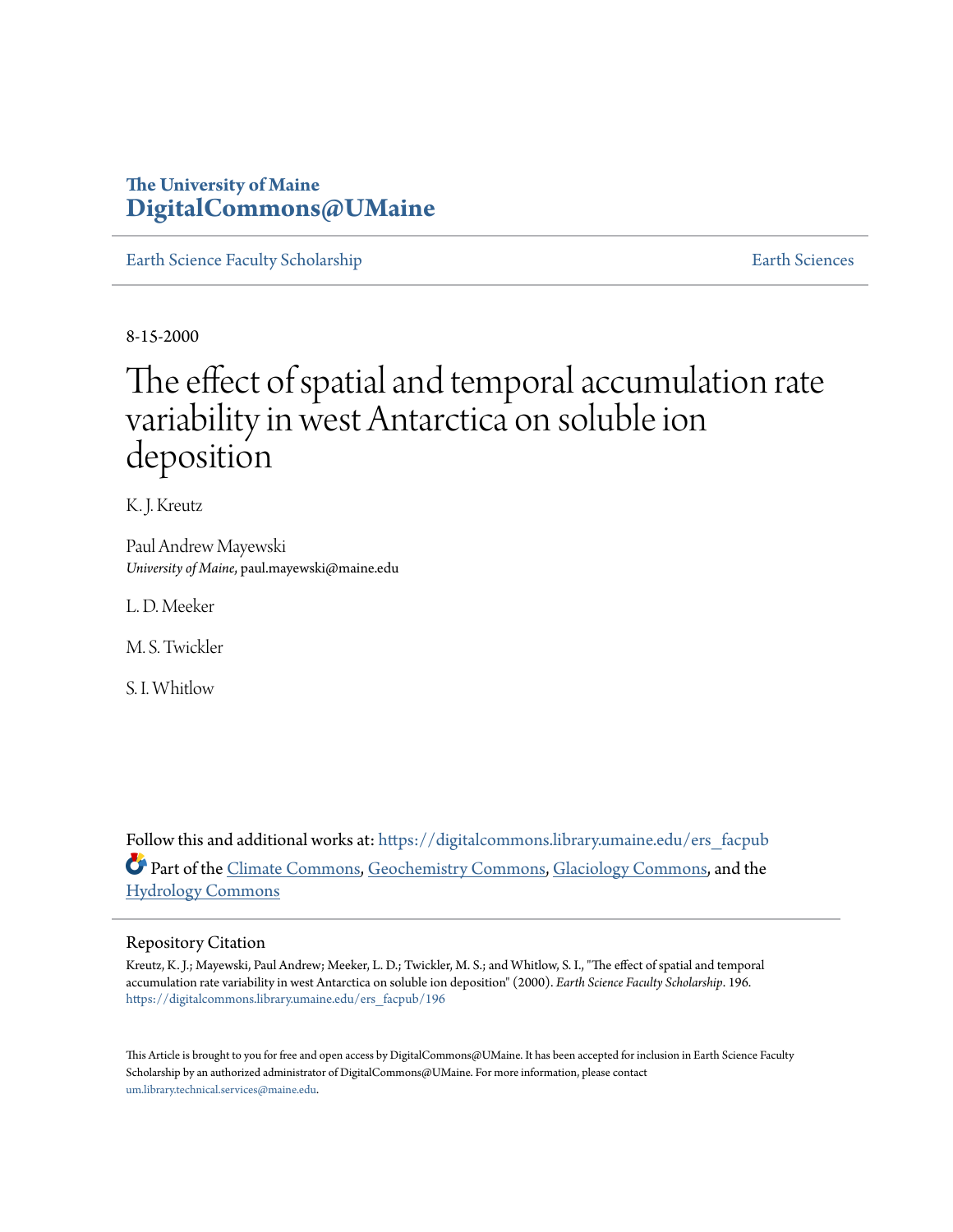# **The effect of spatial and temporal accumulation rate variability in West Antarctica on soluble ion deposition**

K.J. Kreutz<sup>1</sup>, P.A. Mayewski, L.D. Meeker, M.S. Twickler, and S.I. Whitlow

**Climate Change Research Center, Institute for the Study of Earth, Oceans, and Space, University of New Hampshire, Durham, NH 03824** 

**Abstract. Annually-dated snowpit and ice core records from two areas of West Antarctica are used to investigate spatial accumulation patterns and to evaluate temporal accumulation rate/glaciochemical concentration and flux relationships. Mean accumulation rate gradients in Marie Byrd Land (11-23**  gcm<sup>-2</sup>yr<sup>-1</sup> over 150 km, decreasing to the south) and Siple Dome (10-18 gcm<sup>-2</sup>yr<sup>-1</sup> over 60 km, decreasing to the south) **are consistent for at least the last several decades, and demonstrate the influence of the offshore quasi-permanent Amundsen Sea low pressure system on moisture flux into the region. Local and regional-scale topography in both regions appears to affect orographic lifting, air mass trajectories, and accumulation distribution. Linear regression of mean annual soluble ion concentration and flux data vs. accumulation rates in both regions indicates that 1) concentrations are independent of and thus not a rescaling of accumulation rate time-series, and 2) chemical flux to the ice sheet surface is mainly via wet deposition, and changes in atmospheric concentration play a significant role. We therefore suggest that, in the absence of detailed air/snow transfer models, ice core chemical concentration and not flux time-series provide a better estimate of past aerosol loading in West Antarctica.** 

## **1. Introduction**

**Records derived from Antarctic snow, firn, and ice cores provide detailed information on ice sheet mass balance through measurement of integrated accumulation rate (total precipitation minus evaporation, sublimation, and drift snow divergence). Temporal variability in such records generally reflects changes in poleward atmospheric moisture transport, while spatial accumulation variability across the ice sheet is related to topography (on various scales) and distance from the predominant moisture source. Determining spatial and temporal accumulation patterns can therefore aid interpretations of moisture transport and atmospheric dynamics [e.g., Vaughan et al., 1999], particularly in regions such as West Antarctica where complex coastal and inland geography exists [Cullather et al., 1996].** 

**Temporal precipitation variability will also affect the transport and deposition of atmospheric aerosols to the surface of the ice sheet. A simple model relating atmospheric concentration, snow accumulation, and snow (or ice) concentration for a particular chemical species is [Alley et al.,** 

**Copyright 2000 by the American Geophysical Union.** 

**Paper number 2000GL011499. 0094-8276/00/2000GL011499505.00**  1995]:  $f = k_1 C_{\text{air}} + k_2 C_{\text{air}}b$  and  $f = I_c b$ , where f is the chemical flux,  $C_{\text{air}}$  is the atmospheric concentration,  $k_1$  is the dry deposition velocity, k<sub>2</sub> is the dimensionless scavenging ratio,  $b$  is the snow accumulation rate, and  $I_c$  is the snow concentration. The model implies that  $I_c = k_1 C_{\text{air}}/b + k_2 C_{\text{air}}$ . Thus, if  $k_1$  and  $k_2$  are assumed to be constant and wet deposition dominates, I<sub>c</sub> provides the best estimate of C<sub>arr</sub>. **Conversely, if dry deposition dominates, an inverse**  relationship between  $I_c$  and  $b$  exists (i.e., implying a dilution **effect; Legrand, 1987) and in this case f provides the best**  estimate of C<sub>air</sub>. Air/snow transfer processes are undoubtedly **more complex; however, in the absence of detailed atmospheric measurements and empirical air/snow transfer models at a particular site, estimating past atmospheric chemical concentrations from ice core records relies upon**  interpreting either  $I_c$  or f time-series. Studies of the spatial relationship between mean  $I_c$  and  $b$  at sites throughout **Antarctica reveal no significant correlations [Mulvaney and Wolff, 1994; Kreutz and Mayewski, 1999], suggesting that any dilution effects which may exist are offset by other factors such as proximity to aerosol source, contributions of dry and fog deposition [Bergin et al., 1995], variable scavenging ratios, post-depositional transport of snow, and/or postdepositional alteration of ionic species. For a particular site**  (or region), correlation of ice core  $I_c$ , b, and f time-series can **yield information on the relative importance of wet and dry**  deposition  $\lceil$ *Alley et al.*, 1995], and thus whether  $I_c$  or f provides a better qualitative estimate of past aerosol loading.

### **2. Methods**

**A total of 17 snowpits and cores were sampled at Siple Dome and on the West Antarctic plateau (within the Ross ice drainage system [RIDS] region of Marie Byrd Land; Figure 1**  and Table 1). Snowpit sampling and core processing was **perfbrmed by workers wearing non-particulating suits, polyethylene gloves, and particle masks. Samples were collected into precleaned polyethylene containers and stored below -15øC until melting immediately prior to chemical**  analysis. Analysis of major cations  $(Na^+, K^+, NH_4^+, Mg^{2+},$ Ca<sup>2+</sup>), anions (CI, NO<sub>3</sub>, SO<sub>4</sub><sup>2</sup>), and methyl sulfonate **(CH3QO-; MS) was performed via suppressed ion**  chromatography. Partitioning of SO<sub>4</sub><sup>2-</sup> into seasalt (ss) and **nonseasalt** (nss) fractions was done using standard Na<sup>+</sup>/SO<sub>4</sub><sup>2</sup> **seawater ratios. Gross [3-activity was measured on 20 cm samples from 5 cores using a gas-flow proportional counter.**  Maxima in each  $\beta$ -activity profile (Figure 2) are assumed to **represent the global peak reached prior to the 1963 Atmospheric Test Ban Treaty, which due to atmospheric transport times reached Antarctica during the austral summer 1964/65. In each core, it is possible to accurately count back to the 1964/65 chronostratigraphic horizon using summer** 

**<sup>•</sup> Now at Woods Hole Oceanographic Institution, Woods Hole, MA**  02543 (kkreutz@whoi.edu)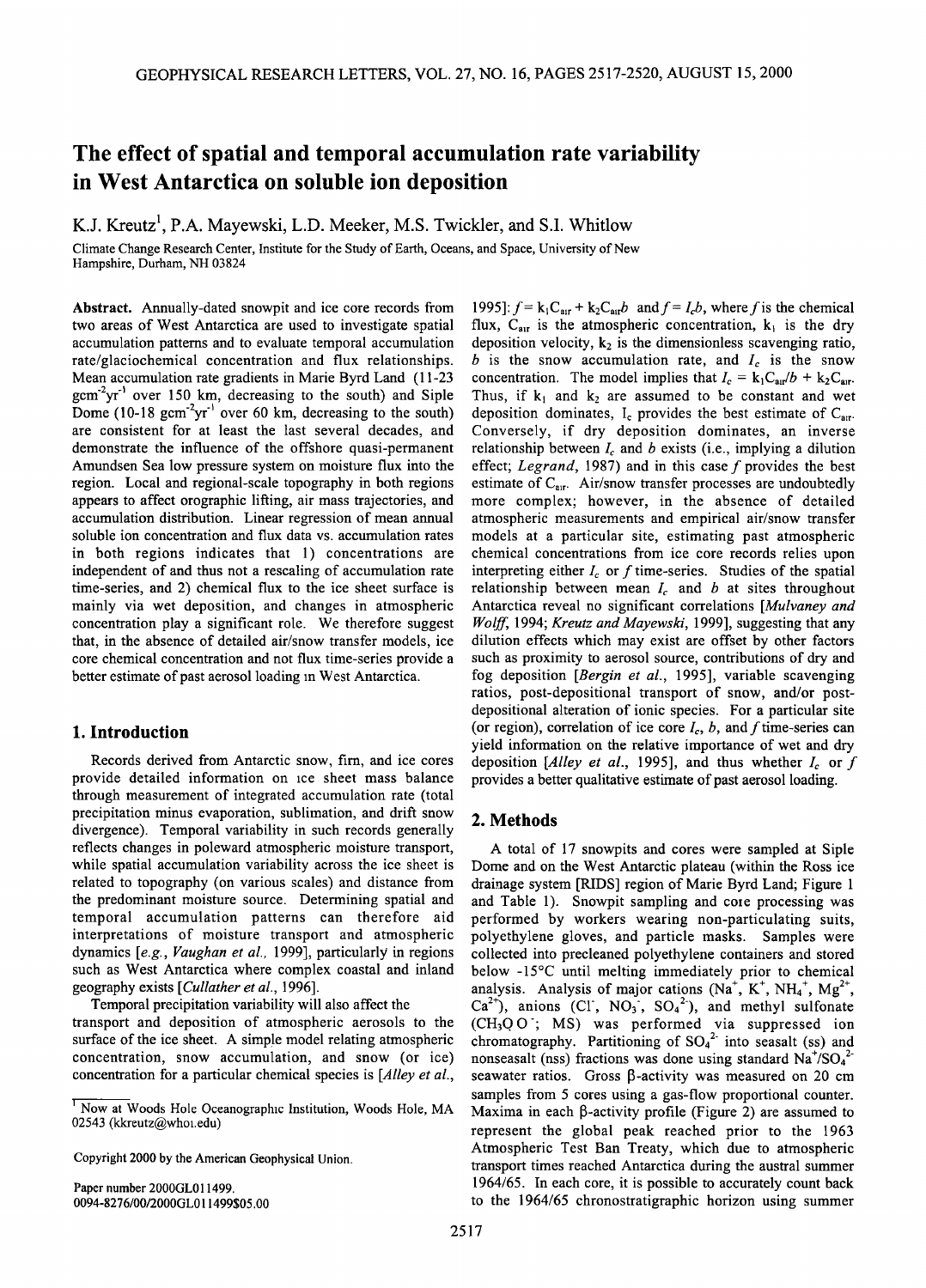

**Figure 1. Location map for West Antarctic sites. Elevation contours are every 500m.** 

**nssSO42- peaks. Annual layer thickness in both snowpits and**  cores are therefore calculated based on seasonal nssSO<sub>4</sub><sup>2</sup> cycles, and converted to accumulation rates  $(b, in gcm<sup>-2</sup>yr<sup>-1</sup>)$ **using density profiles (data every 3 cm in snowpits and 1 m in cores).** 

#### **3. Results and Discussion**

## **3.1 Accumulation Rate Spatial Variability**

**Results from both regions display gradients in mean** 

**b (Table 1). In Marie Byrd Land, b decreases by a factor of --2.5 along the 160 km traverse (Figure 2), with the relative change between sites RIDSA and RIDSB (60% increase) larger than that between sites C and B (33% increase). Our**  estimate at RIDSC,  $\sim$ 3 km NE of Byrd Station, is consistent with previous estimates surrounding Byrd [Whillans, 1978, and references therein]. In addition, Whillans [1978] noted a **steep b gradient in the same vicinity as RIDSA that is consistent over different time periods (1964-67 and 1968-** 



**Figure 3. Correlation coefficients (r) of a) mean annual**  soluble ion  $I_c$  vs. b, and b) mean annual soluble ion f vs. b for **the Siple Dome (SDM), RIDSA, RIDSB, and RIDSC cores. Time periods used for each core are given in Table 1.** 

**1973**). Our data from 1965-1995 (period of β-profile constraint), and for the longer periods with annual  $I_c$  data in **each core (Table 1), also indicate that this gradient has remained relatively constant over the past several decades. The 60 km transect of snowpits and cores at Siple Dome**  (Table 1) displays a factor of  $\sim$ 2 decrease in *b* going south



**Figure 2.** Beta ( $\beta$ ) activity and nssSO<sub>4</sub><sup>2</sup> profiles from Siple Dome and Inland West Antarctic cores. The thick black lines correspond to the 1964/65 time horizon, based on β-activity peaks and layer counting of annual chemical signals.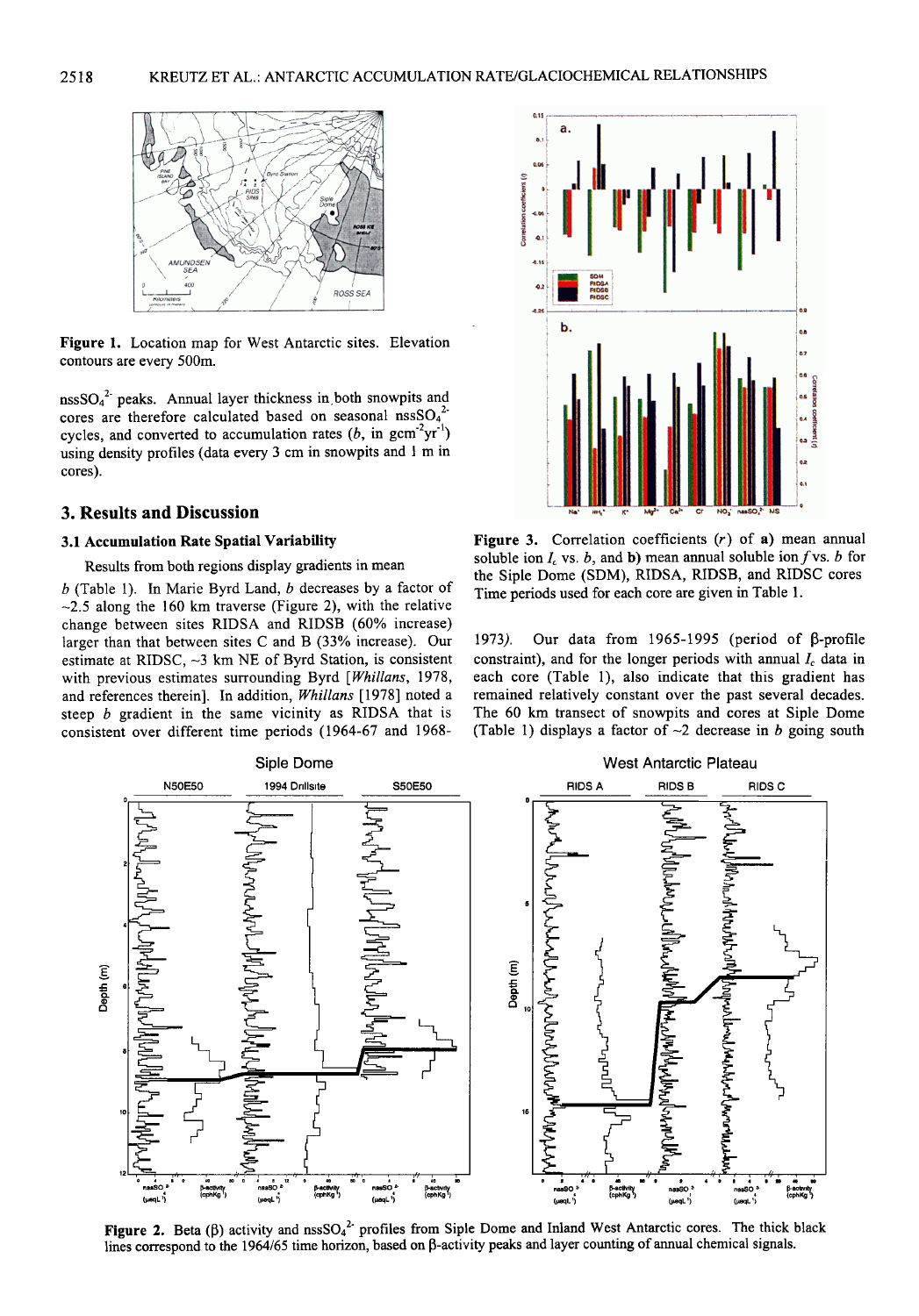**Table 1. Siple Dome and West Antarctic plateau site'**  information. The divide position for Siple Dome refers to the **local east-west trending divide on Siple Dome [Nereson et el., 1999], while the divide position for the West Antarctic plateau sites refers to the regional ice divide dividing the Ross embayment from the Amundsen Sea (Figure 1). For the ice cores, time periods and mean accumulation rates in parentheses refer to the portion of the core with annuallyresolved chemical data.** 

| Location               | Elev. | Depth          | Position           | Time Period       | Mean Acc Rate                       |
|------------------------|-------|----------------|--------------------|-------------------|-------------------------------------|
|                        | (m)   | (m)            |                    | (Year AD)         | $(\text{gcm}^{-2} \text{ yr}^{-1})$ |
| <b>Siple Dome</b>      |       |                |                    |                   |                                     |
| N50E50 Core            | 602.9 | 10             | 5 km NE            | 1964-1994         | 14.5                                |
| 1994 Core              | 620.1 | 150            | $0.7$ km $N$       | (1890) 1964 -1994 | (11.7) 12.1                         |
| S50E50 Core            | 601.9 | 10             | 5 km SE            | 1964-1994         | 11.6                                |
| Snowpits               |       |                |                    |                   |                                     |
| 1996-E                 | 395.7 | 2              | 30 km N            | 1992-1996         | 18.2                                |
| 1996-G                 | 580.1 | 2              | 10 km N            | 1992-1996         | 17.3                                |
| 1994-2                 | 602.2 | 2              | 5 km NW            | 1990-1994         | 12.7                                |
| 1994-4                 | 602.9 | $\overline{a}$ | 5 km NE            | 1990-1994         | 11.5                                |
| 1994-6                 | 619.8 | 1              | $0.8$ km $N$       | 1991-1994         | 10.9                                |
| 1994-1                 | 620.1 | 4              | $0.7$ km $N$       | 1982-1994         | 11.5                                |
| 1996-B                 | 620.5 | 4              | $0.5 \text{ km}$ S | 1984-1996         | 12.2                                |
| 1994-3                 | 600.7 | 2              | 5 km SW            | 1989-1994         | 13.7                                |
| 1994-5                 | 601.9 | $\overline{a}$ | 5 km SE            | 1989-1994         | 8.6                                 |
| 1996-H                 | 582.4 | 2              | 10 km S            | 1989-1996         | 11.4                                |
| 1996-F                 | 436.4 | 2              | 30 km S            | 1987-1996         | 9.5                                 |
| West Antarctic Plateau |       |                |                    |                   |                                     |
| RIDSA Core             | 1740  | 150            | 20 km S            | (1831) 1964-1995  | $(23.5)$ 23.7                       |
| <b>RIDSB Core</b>      | 1603  | 60             | 110 km S           | (1925) 1964-1995  | (15.1) 14.8                         |
| <b>RIDSC Core</b>      | 1530  | 60             | 180 km S           | (1905) 1964-1995  | (11.2) 11.1                         |

**across the roughly east-west trending local ice divide. Accumulation rate estimates from shallow cores suggest that**  this gradient (within  $\pm 5$  km of the ice divide) has persisted for **at least the last 30 years (Table 1).** 

**Topographically forced moisture transport convergence is known to be responsible for the meridional precipitation**  **distribution in the Antarctic, with large amounts over the marginal ice slopes and small values in the continental interior [Vaughan et al., 1999]. The topography of coastal and inland West Antarctica appears to play a major role in channeling incoming moisture into fairly well defined pathways, and also affecting more local precipitation regimes. In particular, the trough between the Executive Committee Range (-•3000 m elevation) and Pine Island Bay (Figure 1) provides a pathway for frontal systems to migrate' onto the polar plateau. Potential temperature isotherms [Hogan, 1997] support this view, showing maximum values in a narrow band well inland from the coast. In Marie Byrd Land, the observed b gradient near the Siple/Amundsen coast ice divide (Figure 1) suggests that orographic lifting of air masses and channeling along the topographic boundary occurs. Results from Siple Dome suggest a similar effect of local topography on controlling moisture transport and precipitation [Nereson et al., 1999]. Time-series b changes from the Siple Dome and West Antarctic plateau sites studied here have been compared to modeled moisture flux into West Antarctica, and were shown to be in close agreement [Bromwich et al., 2000]. Because the modeled moisture flux is primarily driven by changes in the strength and position of the Amundsen Sea low (ASL) pressure system, the similarity of the two records suggests that the main moisture source region for Siple Dome and Marie Byrd Land is the Ross and Amundsen Seas.** 

#### **3.2 Ion Concentration and Flux vs. Accumulation Rate**

**Sources of water soluble ions in Antarctic snow and ice have previously been summarized by Mulvaney and Wolff [ 1994]; the two aerosol types responsible for a majority of the ionic lead in coastal and near-coastal regions are sea-salt and biogenic sulfur oxidation products. To investigate the spatial**  and temporal relationship between  $b$  and  $I_c$  in West



**Figure 4.** Linear regression results of Na<sup>+</sup>, nssSO<sub>4</sub><sup>2-</sup>, and accumulation rate data from the four West Antarctic sites. Time periods used for each core are given in Table 1.  $a. Na<sup>+</sup>$  concentration vs. accumulation rate, **b.** nss $SO<sub>4</sub><sup>2</sup>$ concentration vs. accumulation rate, c. Na<sup>7</sup> flux vs. accumulation rate, and d. nssSO<sub>4</sub><sup>2</sup> flux vs. accumulation rate.